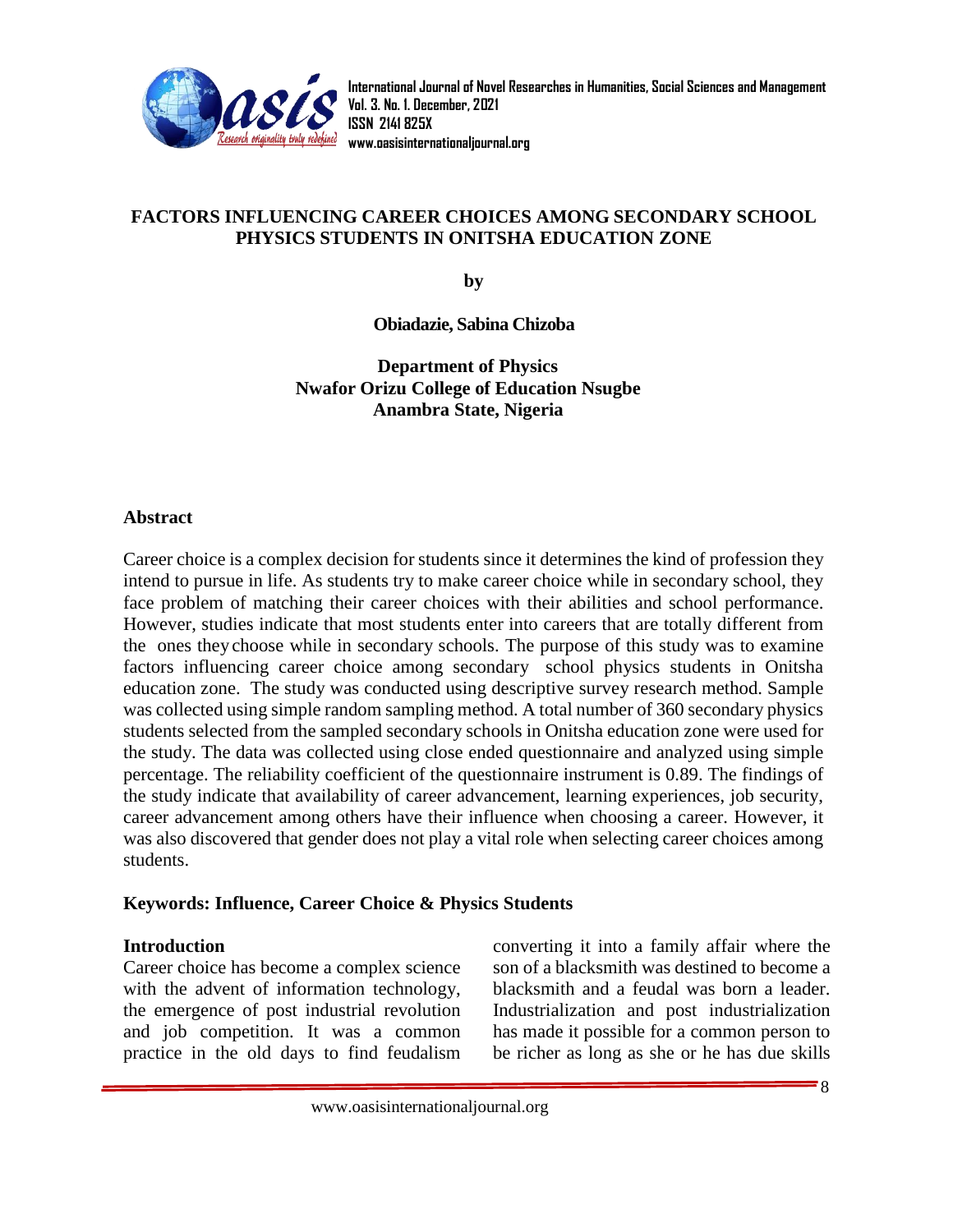and knowledge (Wattles, 2009). Today, one has not only to make due career planning but also exhaustive research before making a career choice so as to adjust with the evolving socio-economic conditions (Wattles, 2009). Most students in secondary schools do not have accurate information about occupational opportunities to help them make appropriate career choice.

According to Kerka (2000), career choice is influenced by multiple factors including personality, interests, self- concept, identity, globalization, socialization, role model, social support and available resources such as information and financial. Bandura *et al*., (2001), state that each individual undertaking the process is influenced by several factors including the context in which they live in, their personal aptitudes,social contacts and educational attainment. According to Hewitt (2010), factors influencing career choice can either be intrinsic or extrinsic or both. Hewitt further states that most people are influenced by careers that their parents favour, others follow the careers that their educational choices have opened for them, some choose to follow their passion regardless of how much or little it will make them while others choose careers that give high income. Students perception of being suitable for particular jobs also has been found to be influenced by a number of factors including ethnic background, year in school, level of achievement, choice of science subjects, attitudes and differences in job characteristics (McQuaid and Bond, 2003).

In a study by Perrone *et al*., (2001), on role model influence on the career decisiveness of college students, it was found that role model supportiveness and quality of relationship contributed to the career choice of students. The same study indicated that majority of the students selected same

gender role models. Research on the role of spirituality and religion in career development although limited in scope has suggested that such factors relate positively to desirable career development outcomes such as decisions. For many people with spiritual or religious commitment, faith plays a critical role in the career decision making process (Duffy and Dick 2009). A Study on career choice in Ethiopia (2007), indicated that the students had an external locus of control and believes that there are numerous external factors which influence on their career choices. These external factors include political and economic considerations, previous work experience and the influence of key individuals in a person's life. Pummel, Harwood and Lavallee (2008), reports that external influences that helps to shape an individual's career choice are also influenced by significant others through social support from peers.

In a study by Natalie (2006), young adults through interaction with the context of family, school and community learn about and explore careers which ultimately lead to their career choice. One consistent finding in research suggests that adolescents own aspirations are influenced by their parent's aspirations or expectations. Parental support and encouragement are important factors that have been found to influence career choice. Children may choose what their parents desire simply to please them (Taylor *et al*., 2004). According to Oyamo and Amoth (2008), studies in Kenya show that rural students tend to seek help from parents more than urban students and that parents more than teachers play a major role in the career choice of students.

Generally, the choice of a career is influenced by parents, friends, and counsellors.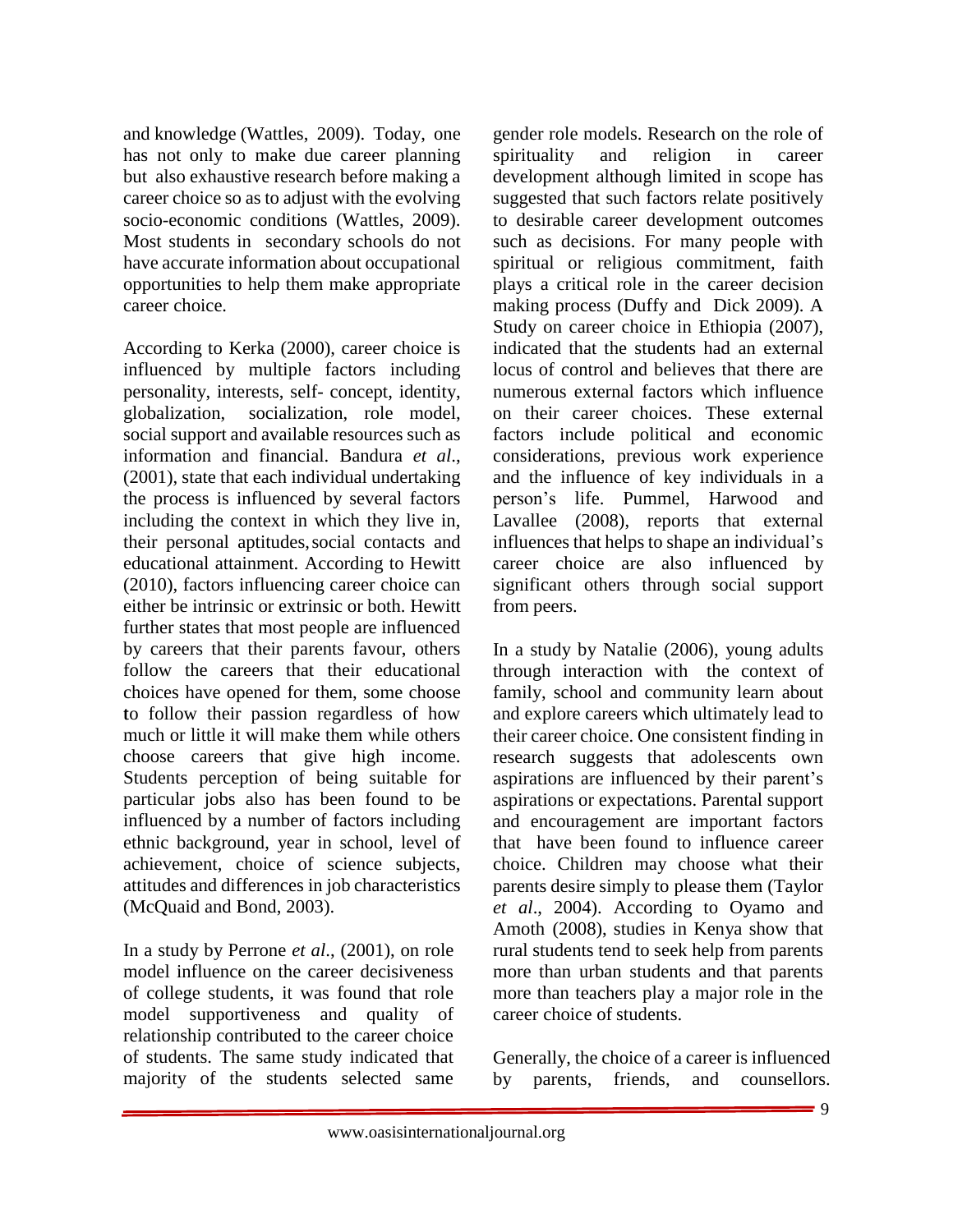Variations occur from one population to the other. In Kenya, every secondary school student's make their career choices before sitting for their final West African Examination Council. The result of this final examination determines who joins university since admissions into careers are determined by grades obtained from this standard examination. Before making their career choices, students are often provided with a list of careers from which they are to make choices. Most of the students lack adequate information regarding various careers hence the choices that they make are embedded in their perception of the ideal job and the subjects they study in secondary school. The only support students get within the school is from career masters or counsellors as they are mostly refereed to and the teachers who are expected to support them in their career. When the final examination results are released and depending on the grades, students are then admitted to the universities based on the career choices that they had made while in school. When these students graduate from the universities, some of them enter into occupations that are totally different from the ones they had chosen and trained for. The purpose of this study was to examine the factors influencing career choice among secondary school physics students in Onitsha Education zone.

## **Objectives of the Study**

- 1. To determine the factors that influence career choices among secondary school physics students in Onitsha education zone.
- 2. To determine if gender as an individual variant play a role in career choices of physics students in Onitsha education zone.

3. To determine if learning experiences have a role in choosing career of physics students in Onitsha north education zone.

# **Research Questions**

The following research questions guided this work:

- **1.** What are the factors influencing career choices among secondary school physics students in Onitsha education zone?
- **2.** Does gender as an individual variant play a role in career choices of secondary school physics students in Onitsha education zone?
- 3. Do learning experiences have a role in choosing career among secondary school physics students in Onitsha education zone?

# **Research Design**

This study was conducted using descriptive survey research design. The study was done in Onitsha education zone. Simple random sampling technique was used to select 360 students who took part in this study. Data for this study was collected using close ended structured questionnaire. In order to remove the ambiguity and biasness and make instruments reliable, a pilot study was conducted in three schools that did not form part of the study sample. The reliability of the questionnaire instrument determined using Pearson Product Moment Correlation method is 0.89. On the spot method was adopted by the researcher for questionnaire administration and all the questionnaires administered were collected. Data was analyzed using simple percentage.

## **Results**

The purpose of this study was to examine the factors influencing career choice among senior secondary physics students in Onitsha education zone. In order to achieve this, the students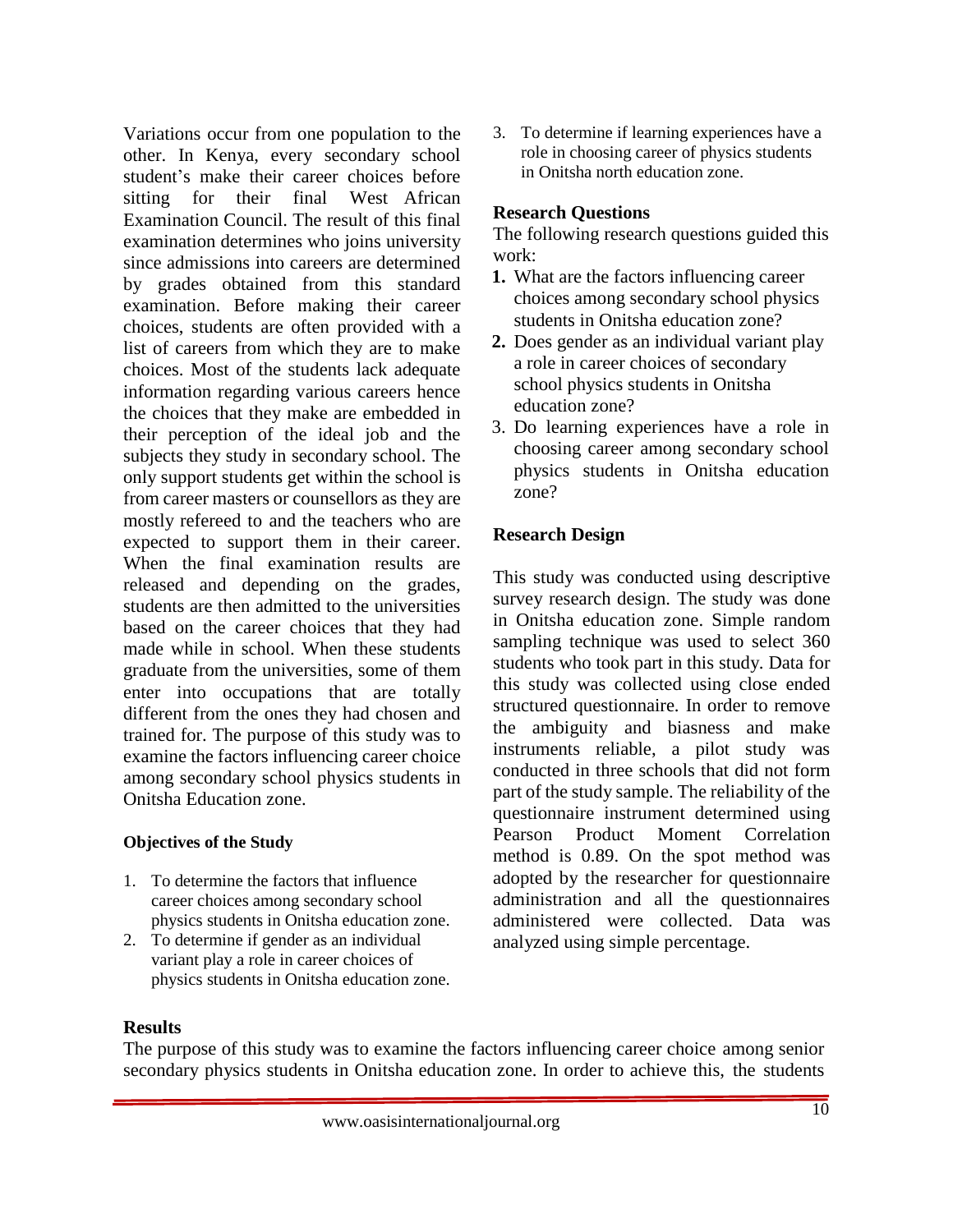were provided with a list of pre-determined factors so that they could indicate how much each of the factors influenced their career choices and the results of which are presented in the following section.

**Research Question 1:** What are the factors influencing career choices among secondary school physics students?

|                                                 | <b>Strongly</b> |               |       |               | <b>Disagree</b> |               |                             |               |
|-------------------------------------------------|-----------------|---------------|-------|---------------|-----------------|---------------|-----------------------------|---------------|
|                                                 | agree           |               | Agree |               |                 |               | <b>Strongly</b><br>disagree |               |
| <b>Factors</b>                                  | N               | $\frac{6}{6}$ | N     | $\frac{0}{0}$ | N               | $\frac{0}{0}$ | N                           | $\frac{0}{0}$ |
| Availability of<br>advancement                  | 140             | 38.9          | 110   | 30.6          | 70              | 19.4          | 40                          | 11.1          |
| Availability<br>of jobs                         | 180             | 50            | 120   | 33.3          | 40              | 11.1          | 20                          | 5.6           |
| Employment<br>security                          | 111             | 30.8          | 95    | 26.4          | 85              | 23.6          | 69                          | 19.2          |
| Career<br>flexibility                           | 150             | 41.7          | 120   | 33.3          | 60              | 16.7          | 30                          | 8.4           |
| Prestige associated<br>with the profession      | 140             | 38.9          | 100   | 27.8          | 80              | 22.2          | 40                          | 11.1          |
| Self-employment                                 | 170             | 47.2          | 110   | 30.6          | 60              | 16.7          | 20                          | 5.6           |
| Opportunity to apply<br>Skills and<br>knowledge | 148             | 41.1          | 120   | 33.3          | 50              | 33.3          | 42                          | 11.7          |

| Table 1: Factors influencing Career Choices among Secondary School Physics Students' |  |
|--------------------------------------------------------------------------------------|--|
| in Onitsha Education Zone                                                            |  |

The result presented on table 1 indicates that a high number of students 47.3% strongly agreed that availability of jobs influenced their career choice, 24.3% agreed while 11.7% were neutral. 8.7% disagreed and 8.1% strongly disagreed. Availability of advancement opportunities in the careers chosen was also influential with 42.9% strongly agreeing and 34.4% agreeing which is more than half of the respondents. Less than 10% disagreed that their career choice was not influenced by availability of advancement opportunity. Employment security reported more than 50% agreeing. However, 20% reporting the highest number of neutral respondents. Ability to choose career specialization within a given

occupation was also considered influential with 35.6% strongly agreeing and 29.1% agreeing. More than 60% of the respondents reported that their career choice was influenced by their ability to apply the knowledge and skills learned while only 12.8% did not consider this as an influential factor.

Career flexibility was also considered influential in students' career choices with 35.7% strongly agreeing and another 33.5% agreeing. Only 8.3% disagreed to this while 5.5 % strongly disagree. Prestige associated with the profession reported 55.6% of the respondents responding in the affirmative, 19.9% were neutral and 24.6% responded in the negative. Most of the students' choices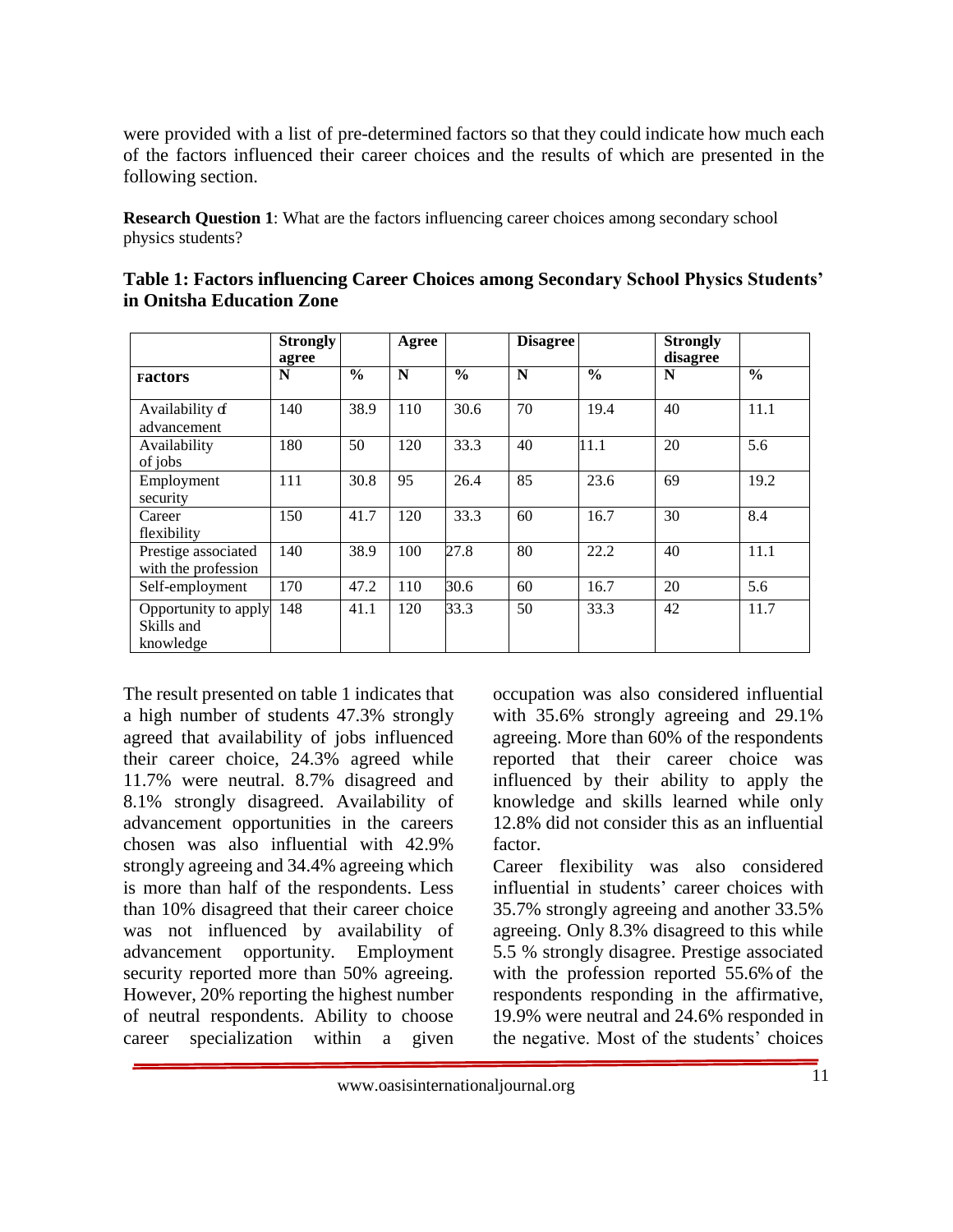were also influenced by the opportunities for self- employment. From the results, 29.9% strongly agreed, 28.3% agreed, 17.9% were neutral, 14.2% disagreed and 9.7% strongly disagreed. In general, all the above factors

reported more than 50% of respondents agreeing that their career choices were influenced by the 7 factors.

**Research Question 2:** Does gender as an individual variant play a role in career choices of secondary school physics students in Onitsha education zone?

Another factor that was considered to be important in influencing career choice among students was gender. The results of the influence that gender has an individual variant on career choice is presented in Table 2.

|  | Table 2: Gender as Individual Variant in Choosing of Career by Secondary Physics |  |  |  |  |
|--|----------------------------------------------------------------------------------|--|--|--|--|
|  | <b>Students in Onitsha Education Zone.</b>                                       |  |  |  |  |

|            | Strongly       |      | Agree          |      | Strongly       |      | Disagree       |      |
|------------|----------------|------|----------------|------|----------------|------|----------------|------|
|            | agree          |      |                |      | disagree       |      |                |      |
|            | N <sub>o</sub> | %    | N <sub>o</sub> | $\%$ | N <sub>o</sub> | %    | N <sub>0</sub> | %    |
| Does       | 60             | 16.7 | 30             | 8.3  | 190            | 52.8 | 80             | 22.2 |
| gender     |                |      |                |      |                |      |                |      |
| has a role |                |      |                |      |                |      |                |      |
| in<br>your |                |      |                |      |                |      |                |      |
| choice of  |                |      |                |      |                |      |                |      |
| career?    |                |      |                |      |                |      |                |      |

The result shows that most respondents did not consider gender as an influential factor in their career choice with 52.8% strongly disagreeing and 22.2% agreeing which is more than half of the population.

However, 16.7% strongly agreed that gender has influence on their choice of career.This shows that most students were not influenced by their gender when choosing their career.

**Research Question 3:** Do learning experiences have a role in choosing career among secondary school physics students in Onitsha education zone?

The researcher was interested in finding out if learning experience of a student has any influence on his or her career choice. This was important because while students are in school they go through varied learning experiences as they interact with curriculum depending on the courses and subjects that they learn in school. The students were therefore asked to indicate the level of agreement on the extent to which learning experiences influenced their career choice and the students' response is presented in Table 3.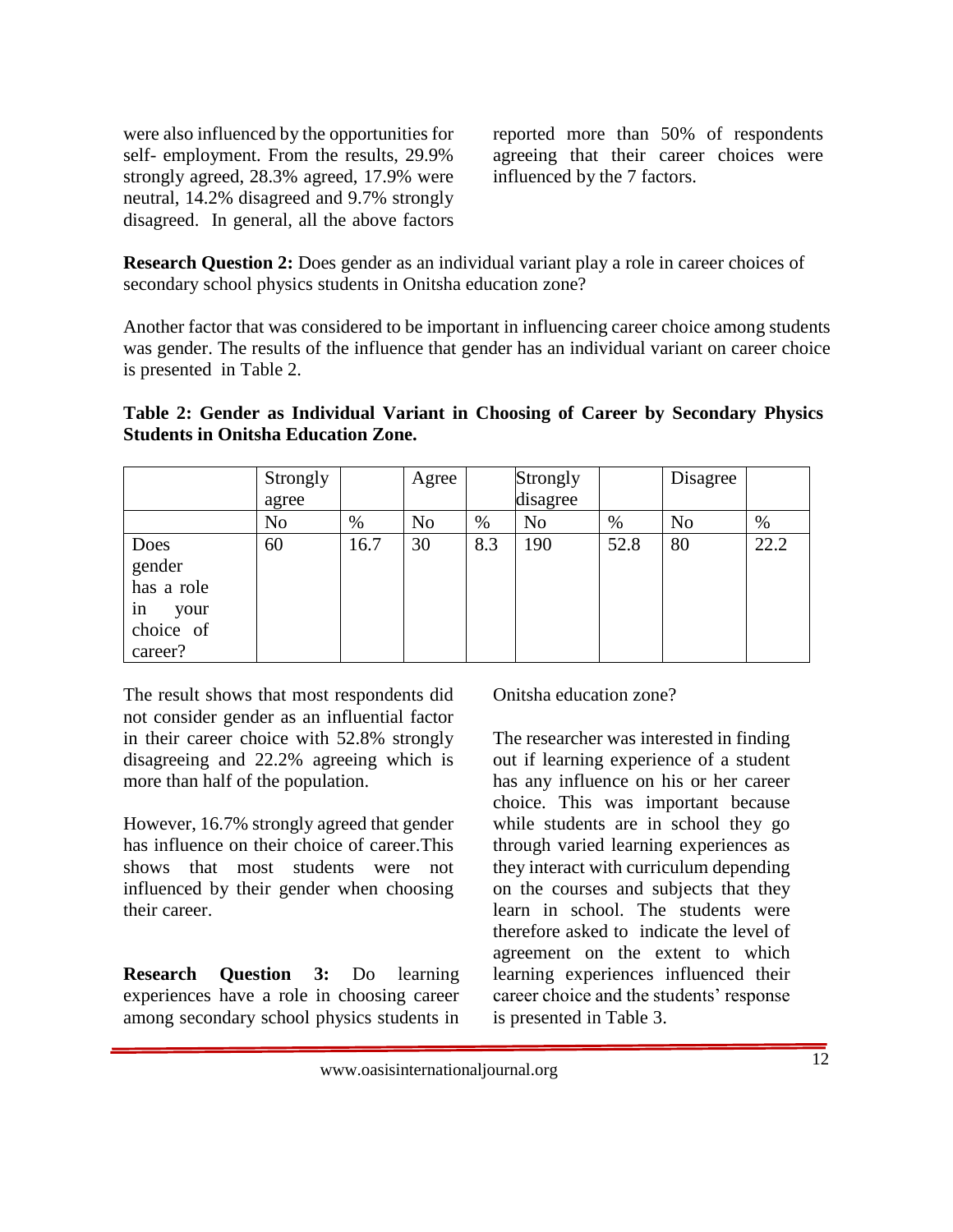|                                                                            | Strongly |      | Agree          |      | Strongly       |      | Disagree       |      |
|----------------------------------------------------------------------------|----------|------|----------------|------|----------------|------|----------------|------|
|                                                                            | agree    |      |                |      | disagree       |      |                |      |
|                                                                            | No       | %    | N <sub>o</sub> | $\%$ | N <sub>0</sub> | %    | N <sub>o</sub> | $\%$ |
| Does your<br>learning<br>experience<br>affect your<br>choice of<br>career? | 148      | 41.1 | 78             | 21.7 | 60             | 16.7 | 74             | 20.6 |

**Table 3: Learning Experience as a Factor Influencing Physics Students Career Choices in Onitsha Education Zone.**

The results in table 2 shows that 41.1% strongly agree that their learning experience affect their choice of career. while only 16.7% strongly disagree. This shows that learning experiences influenced most of the students' careers choices.

## **Discussion of Findings**

The main objective of this study was to find out factors influencing career choice among secondary physics students in Onitsha education zone. The analysis of the study was based on influences like availability of jobs, career flexibility, career advancement, employment security and others.

The result from table 1 shows that 83.3% which is above half of the students believe that availability of jobs is an influence on the career they will choose while 30.5% disagree on this. 57.2% of the participants agreed that employment security of the career is an influence to them while 42.8% is on the disagreement. 75% of the students choose career flexibility as the drive behind their career choice while 35.1% choose otherwise. 66.7% of the students is of the

opinion that prestige associated with the career is a driven force for them while 33.3% doesn't think the same. 77.8% of the students choose self -employment also as career influencing for them while 22.3 does not think same. On career advancement, 69.5% of the students believe that advancement of any career is an influence on them when choosing career choices. Also 74.4% believe that ability to apply their skills and knowledge is a yes for them while choosing career choice. This shows that when students are making career choices, outcome expectations play a very influential role in their final decisions. These results are similar to those of Khami *et al*., (2008), Rodrigo *et al*., (2005), Perrone *et al*., (2001) and Myburgh (2005) who also found out that outcome expectations influence individuals' career choices. These similarities confirm that when students make career choice their decisions are much influenced by what a particular career is likely to give in returns.

As to whether gender influences career choice or not, this study shows that most students who took part in this study are not influenced by gender. However, a few of the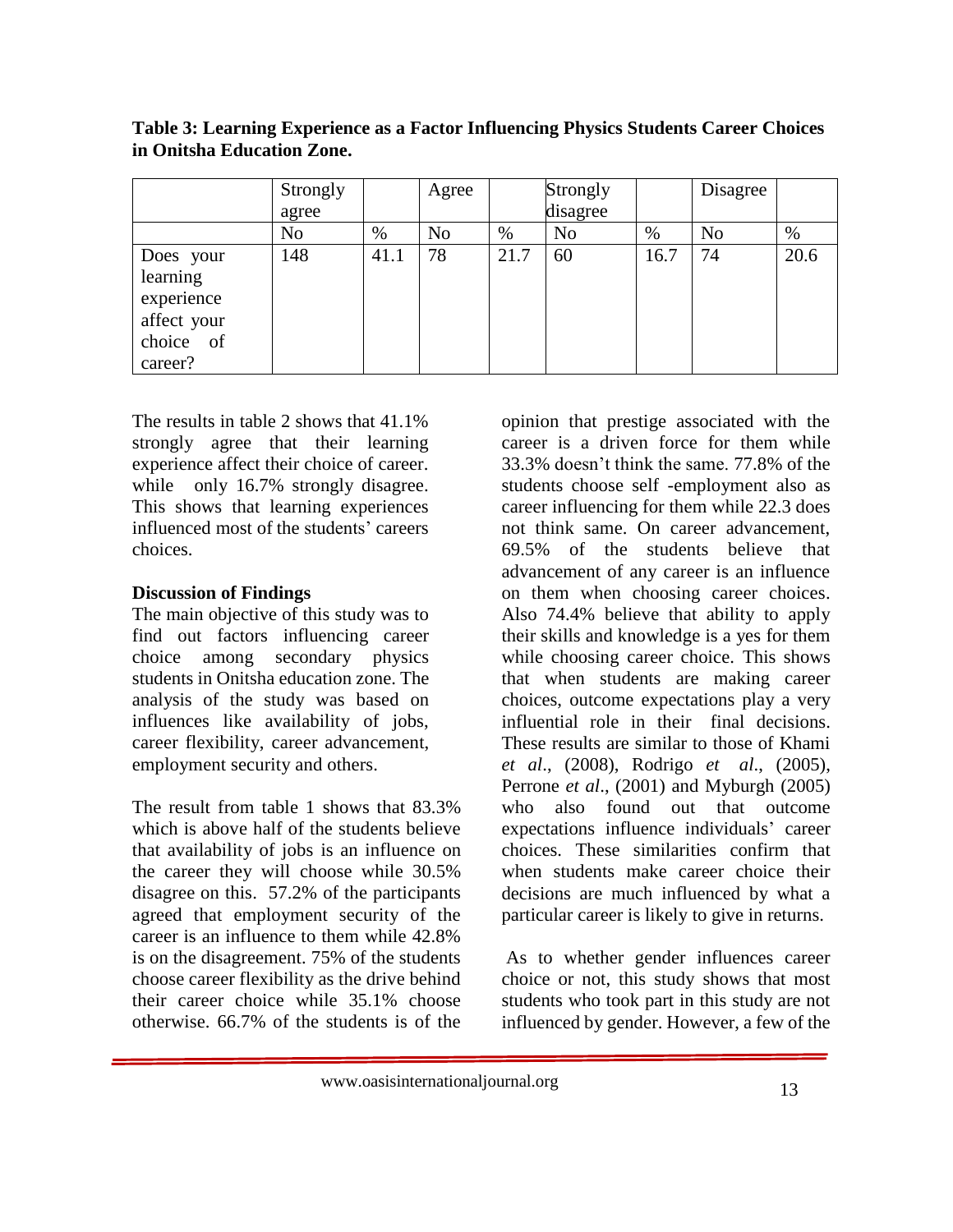students still consider their gender when making their choices. These results differ from those of Hall (2010), who reports that individual's career choices are influenced by gender. This difference in the research findings could be as a result of the fact that Hall (2010), based his research on respondents who are already in the job market while this study is based on secondary school students. These findings demonstrate that there are other factors that influence student's career choices rather than gender.

The results on learning experiences indicate that over 41.1% strongly agreed and also 21.7 agreed that learning experiences influence their choice of career. These results agree with those of Dlamini *et al*., (2004), Myburgh (2005) and Khami *et al*., (2008), who reported intellectual challenges, performance and educational reasons respectively as influential in student's career choices all of which fall under learning experiences. The influence of learning experience may be due to the fact that it is in schools that students learn about and explore various careers before they make their career choices and choose subject combinations that eventually lead to their career choices. It is also through their learning experiences while in school those students decide on what they will want to pursue in future in relation to their careers.

## **Conclusion and Recommendations**

Student's career choices are influenced by numerous factors which includes availability of jobs, employment security, career flexibility, career advancement, prestige associated with the profession as well as opportunity to apply skills and knowledge and individual variants such as gender. However, gender play a very minimal role when it comes to career choice. There are variations in the level of influence each factor has on student's career choices.

Based on the conclusions, this study recommends that career counsellors should provide students with experiences that expand the exploration process and a wide range of career information on all the available careers so that they can be able to explore widely before making their choices. The study further recommends that, after initial career decisions have been made, career counsellors can continue to encourage successful career development by identifying sources of psychosocial support available to students. Persons that offer career advice to students should ensure that they are well informed so as to provide accurate information that will lead students to make the right career choice.

## **References**

- Arudo, T. O. (2008). Peer counseling experience among selected Kenyan secondary schools. KAPA Conference, 2nd – 4th September.
- Bandura, A. Barbaranelli, C., Caprara, G., & Pastorelli, C. (2001). Selfefficacy beliefs as aspirations and Carrier trajectories‖. *Child Development*, 72, 187- 206.
- Dlamini, M. P., Ngenya, S. S. and Dlamini, B. M (2004). Reasons girls choose agriculture or other science and technology programmes in Swaziland. *Journal of International Agricultural and Extension*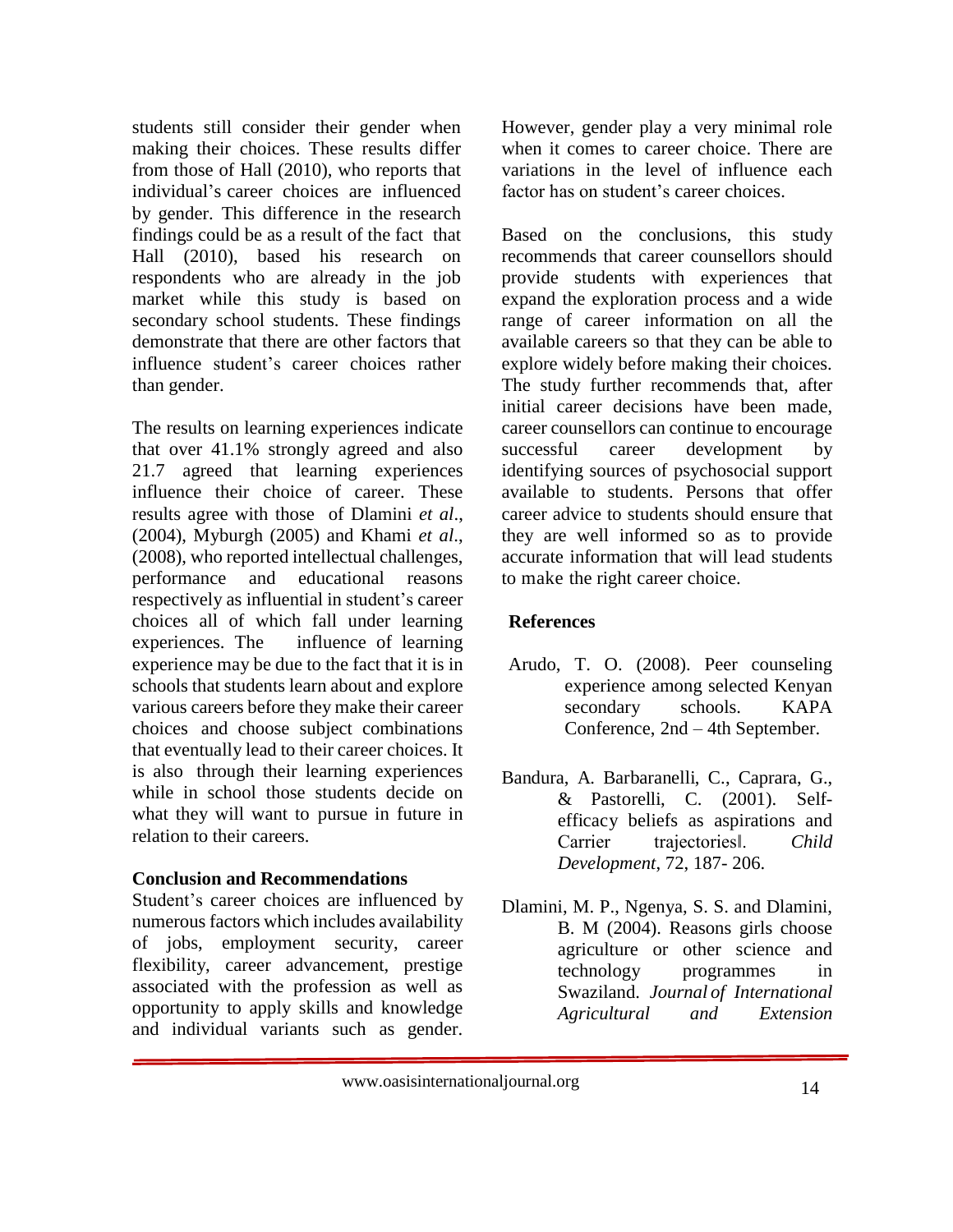*Education* 11(3), 69-77.

- Duffy, R. D. and Dick, B. J. (2009). Beyond the self: external influences in the career development process‖. *Career Development Quarterly*. 8(1), 29-43.
- Hall, S. (2010). ―The relationship between gender and career choice. Retrieved from [www.ehow.com](http://www.ehow.com/) on15/01/2010.
- Hewitt, J. (2010). Factors influencing career choice. Retrieved from [www.ehow.com](http://www.ehow.com/) on 15/02/2020.
- Kerka, S. (2000). Career development, gender, race and class. Eric Clearing house on Adult Career and Vocational Education Columbus: ED 421641.
- Khami, M., Murtoma, H., and Jafarian, M. (2008). Motives and Career Choices of Iranian Dental Students‖. *Medical Principles and Practice*, 33(2)5-6.
- McQuaid, R. and Bond, S. (2003). Gender stereotyping of career choice. Retrieved from http://www.careers scotland.org.uk 23.02.2010.
- Myburgh, J. E. (2005). An empirical analysis of career choice factors influencing first year accounting students at the University of Pretoria‖. *Meditari Accounting Research Journal,* 13(2), 35-48.
- Natalie, M. F. (2006). Factors influencing career choice of adolescents and young adults in rural Penn Sylvia‖. *Journal of Extension,* 44(3)10-111
- Oyamo, O. R., and Amoth, D (2008). ―Choice of final year options by undergraduate students at the Moi School of Information Sciences‖. *East African Journal of Information Science.*
- Perrone, K. M., Sedlacek, E. W and Alexander, M. C. (2001). Gender and ethnic differences in career goal attainment‖. *Career Development Quarterly,* 50(2),7-9
- Perrone, M. K., Zanardelli, G., Worthington, E. L. and Chartrand, M. J. (2002). Role model influence on the career decidedness of college students. Retrieved from [www.acessmylibrary.com](http://www.acessmylibrary.com/) on 15/01/2010.
- Pummel, B., Harwood, C. and Lavallee, D. (2008). Jumping to the next level: A qualitative examination of within career transition in adolescent's event riders‖, *Psychology of Sport and Exercise.* 9(4), 427-447.
- Stebleton, M. J. (2007). Career counseling with African immigrant colleges: Theoretical approaches and implications for practice‖. *Career Development Quarterly*, 55(4), 290- 312.
- Taylor, J., Harris, M. and Taylor, S. (2004). Parents have their say about their college aged children's career decisions‖. *National Association of Colleges and Employers Journa*l, 64 (3).